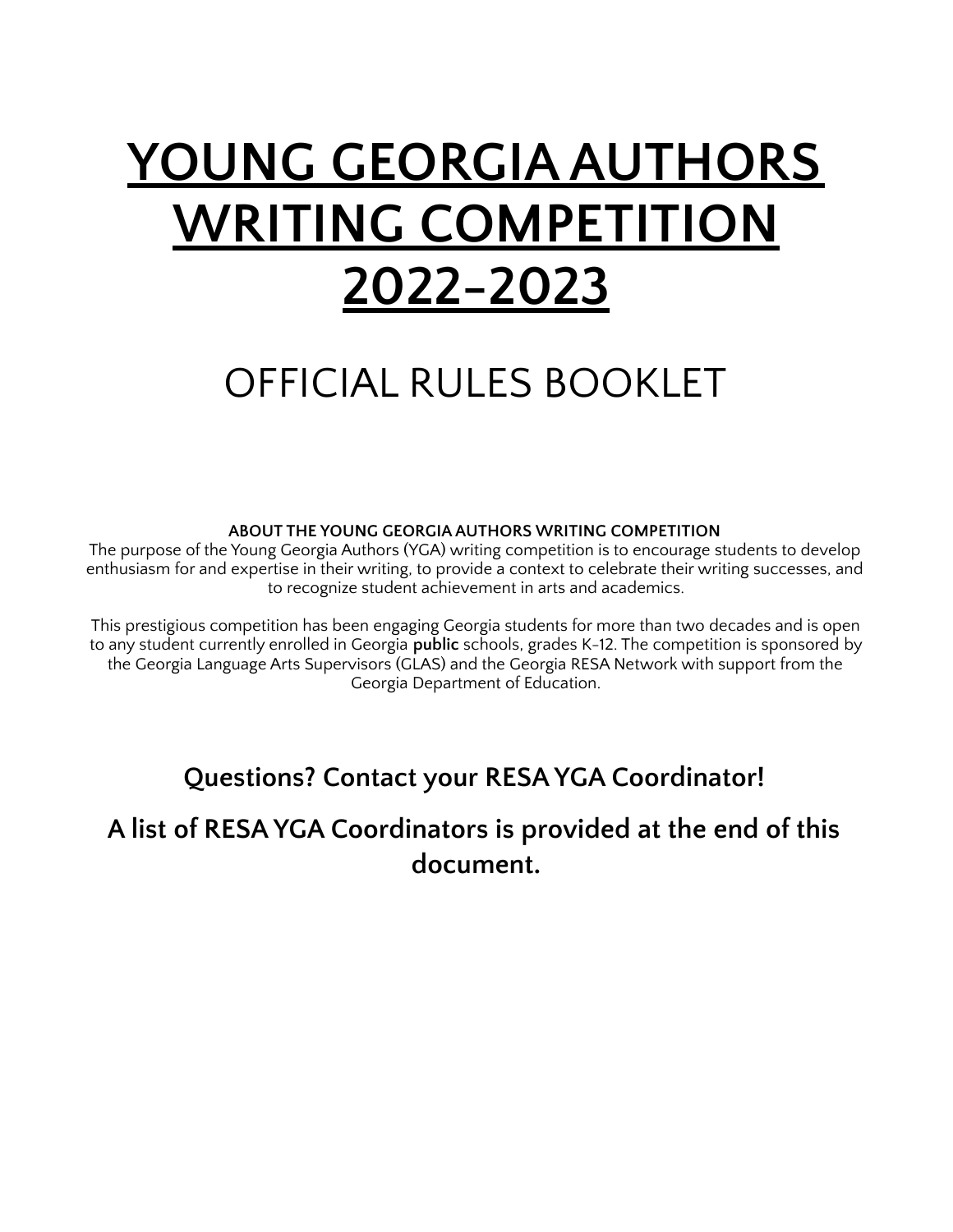#### **ENTRY OVERVIEW**

Writings shall be entered into the state-level competition by winning the tiered levels: (a) local school, (b) district, (c) RESA District, and then (d) state. School systems may submit ONE winning entry per grade level (K-12) to the RESA-level competition. RESA-level winners will advance to the state-level competition.



#### **WRITING TYPES**

Unlike many writing competitions, YGA does not provide a prompt to which students must respond or provide any other boundaries to their genre choice or creativity beyond a 1900-word maximum length. Entries may include:

- Short Stories
- **Poetry**
- Essays/Literary Criticism/Analysis
- **Journalism**

#### Academic/Research Reports

- Personal Narratives
- Any Other Original Student Writing

#### **Evaluation Guidelines\***

*Below are the guidelines by which entries will be evaluated by state-level competition judges.*

#### **Expression of Ideas**

- Writing suggests/conveys meanings; reflects strong thinking
- Thematic meaning(s) effectively controlled
- Piece is unified and builds upon itself, even if the structure is untraditional
- Sense of clarity of purpose, completeness, and closure

#### **Language Use**

- Writing style appropriate to content and genre
- Writing reflects mastery of technical aspects of writing (e.g., control over punctuation and syntax)
- Writer uses language powerfully, via apt/original word choice, unique phrasing
- Strong flow produced via syntactical control and variation
- Writer effectively employs detail, evocative language, and/or imagery to enliven writing and to express ideas

#### **Unique Perspective and Voice**

- Uniqueness of writer is evident through stylistic choices
- Writing conveys unique, authentic, original perspective
- Style conveys unique, authentic, original voice

\*Evaluation guidelines adapted from NCTE competition guidelines.

#### **SELECTION PROCEDURES**

- 1. The writing contest begins with a school-wide competition. Grade-level winners should be sent to the system coordinator by the date determined by your designated System Coordinator.
- 2. A system-level contest must be held. ONE winning entry per grade from the system contest shall be submitted from a system-level administrator to the RESA ELA Specialist or designee. Multiple entries by grade will be disqualified. Individual entries sent by teachers, students, or schools will not be judged.
- 3. Winning entries from each system must be received by the RESA District ELA Supervisor no later than **5:00 p.m. on Thursday, February 23, 2023**. Entries received after this deadline will not be accepted. RESA YGA Coordinators may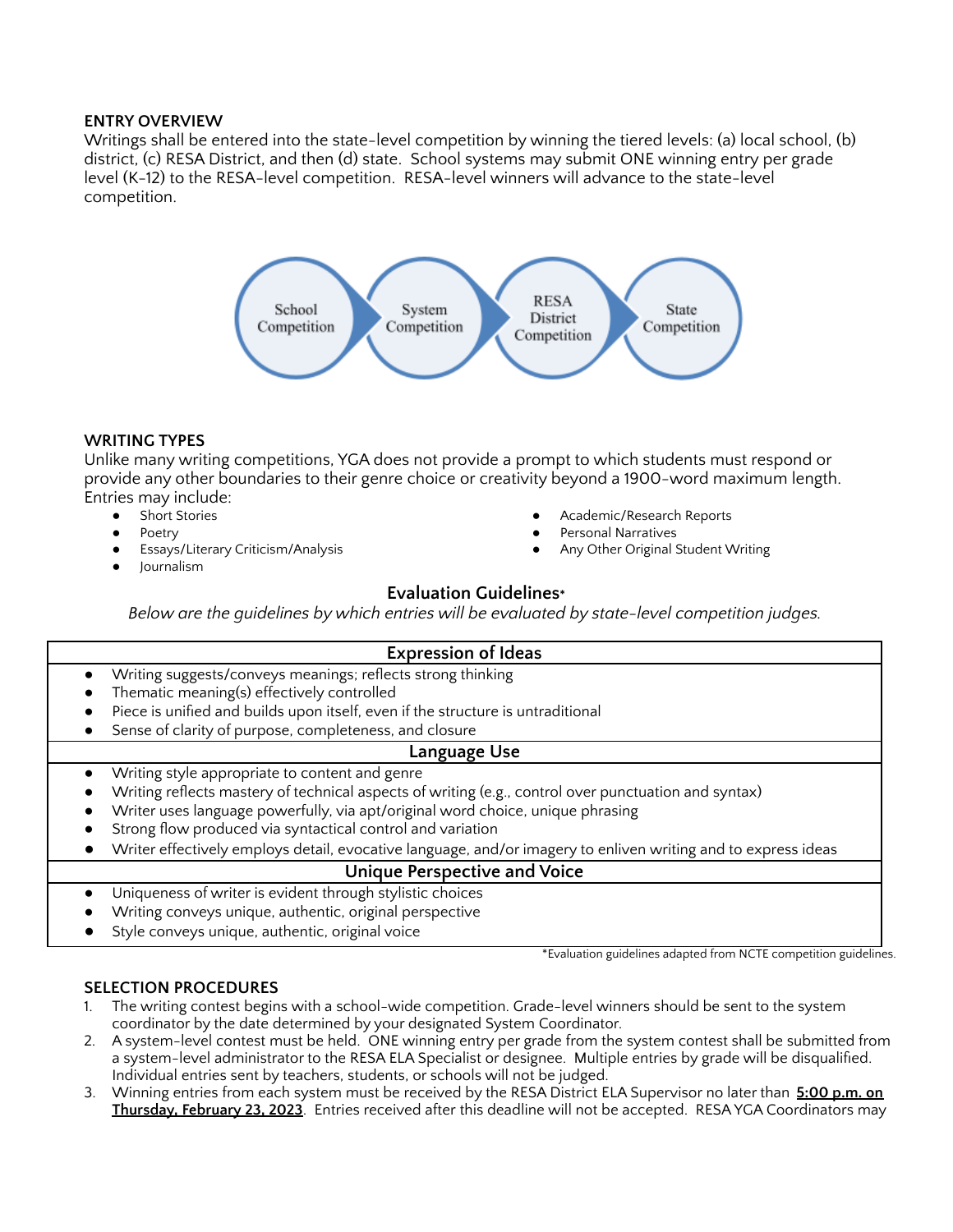also set an earlier submission deadline. Electronic versus paper submission is the preference of your RESA. If your RESA chooses electronic submission, those submission guidelines will be provided to you by the RESA YGA Coordinator.

- **4.** Judging will be conducted by an appointed committee of English Language Arts professionals convened by the RESA YGA Coordinator for the purpose of selecting a RESAWinner at each grade level. The RESA YGA Coordinator should log each district's winner for grade levels K-12, prepare a master list of entries and safeguard the names and identifying school of origin in order to protect the integrity of the judging process. Judges shall not be aware of the name of the student or school of origin. Once the RESA-level winners have been determined, the RESA YGA Coordinator will send the entry form, original entry, and one copy of each grade-level winner with a composite list of the names of the winners. **The deadline to receive the RESA winners to GLAS is Thursday, March 23, 2023.** Entries received after that date will not be judged.
- 5. State-level winners will be announced on the GLAS website [\(http://galangartssup.weebly.com/young-georgia-authors.html](http://galangartssup.weebly.com/young-georgia-authors.html)) and the GaDOE website.

#### **Frequently Asked Questions:**

- Q. The instructions reference the "original" work, but then they talk about making sure that there is certain header *information on each page of the original and the copy.*
- A. Original work refers to work that the student created without the help of others. System coordinators are asked to verify that each system winner has the proper heading. This information may be handwritten and must be on each page of the entry.
- *Q. Do we submit all drafts or just the final copy?*
- A. Final copy
- Q. *My students collaborated on a writing project. May I submit multiple names for system consideration?*
- A. YGA is a writing contest for individuals. While we support collaboration in the classroom, only one student per grade level in each school system may advance to the RESA level.

#### **GENERAL RULES**

#### Entries must meet the following guidelines:

- 1. The entry must include a completed **entry form, including signatures of the student, the parent/guardian, and the designated system level administrator.** Incomplete entry forms will be eliminated from the competition.
- 2. The submitted entry, in part or entirety, must not be published online or in print prior to or during the current academic year.
- 3. The original **student work** must be submitted.
	- a. Each entry must be the student's original work (this includes all edits, revisions, and publication) and must be typed or handwritten on 8.5x11 inch paper. Print on one side of the paper only.
	- b. The maximum length of the original student work is 1900 words. If your submission nears the 1900 word maximum, please include a word count. Dictated stories must follow the approved state testing accommodation guidelines for dictation. Do not bind, make a cover for, decorate, laminate, or otherwise alter the original paper on which the entry is written.
	- c. The submitted entry must have the name of the student and student's school removed**.**
	- d. Record the student's initials, grade, and RESA district number at top and center of **each page** of the original and copy in the following manner:

| SAMPLE OF TOP OF EACH PACE OF THE ORIGINAL AND COPY SUBMITTED |            |                 |  |  |
|---------------------------------------------------------------|------------|-----------------|--|--|
| ABC                                                           | <b>prd</b> | RESA 8          |  |  |
| (Student Initials)                                            | (Grade)    | (RESA District) |  |  |

#### **FOR SYSTEM COORDINATORS**

- 1. Ensure each system-level winning entry meets the entry guidelines and the entry form is complete.
- 2. Submit system-level winning entries to your RESA YGA Coordinator. *RESA Coordinators have the flexibility to set an earlier submission deadline, so please pay careful attention to communication about this competition from your RESA.* Electronic versus paper submission is the decision of your RESA.
	- a. If submitting PAPER copies:
		- i. Paperclip together the completed and signed entry form, the original work, and a copy for each grade-level winning entry.
		- ii. Use the cover page template provided to list your system-level winning entries.
		- iii. Submit your system-level winning entries to your RESA YGA Coordinator. Entries must be received no later than 5:00 p.m. on Thursday, February 23, 2023
	- b. If submitting ELECTRONICALLY, your RESA YGA Coordinator will share the submission guidelines.
- 3. If you have questions about school-level or system-level competitions, please contact your RESA Coordinator for *guidance.*

#### **FOR RESA ELA SPECIALISTS/COORDINATORS**

1. Ensure each RESA-level winning entry meets the entry guidelines and the entry form is complete.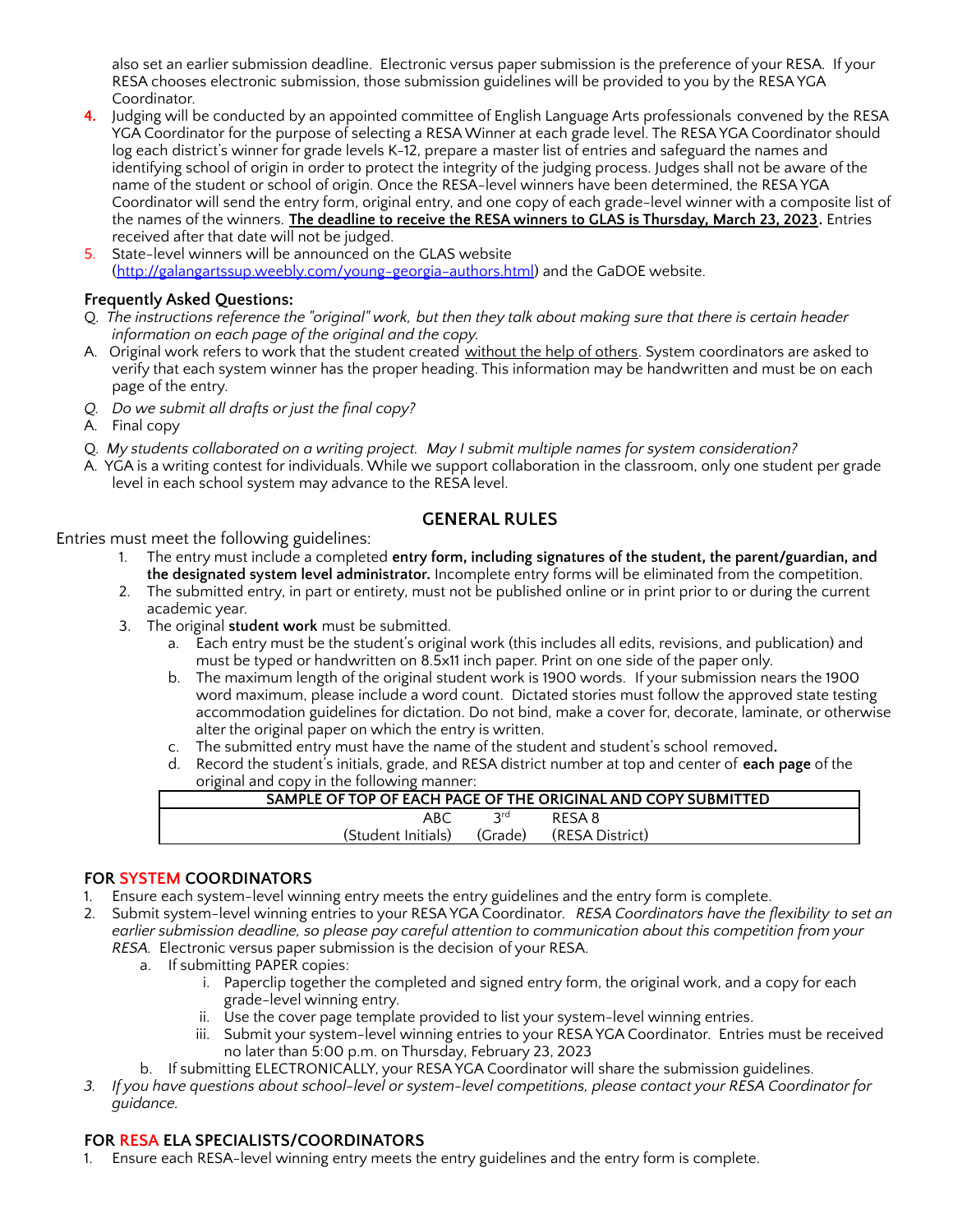- 2. Entries must be received **electronically** no later than 5:00 p.m. on Thursday, March 23, 2023. Submission Formatting:
	- i. Scan entries as separate PDF files. Use the following file naming convention: *RESA NUMBER.Grade Level.ENTRY.pdf* (Example – 11.6.ENTRY.pdf). Ensure that the entry is legible after scanning.
	- ii. Scan the completed RESA-Winner cover page and entry forms in K-12 order as a PDF file. Use the following naming convention: **RESA NUMBER.ENTRY FORMS.PDF** (Example – 11.ENTRY FORMS.pdf).
	- iii. Upload cover page and entry files (a total of 14 separate files) to the shared Google Drive folder. Email GLAS (galangartssupervisors@gmail.com) once your RESA-Level entries are uploaded or if you need the link to your RESA's shared folder.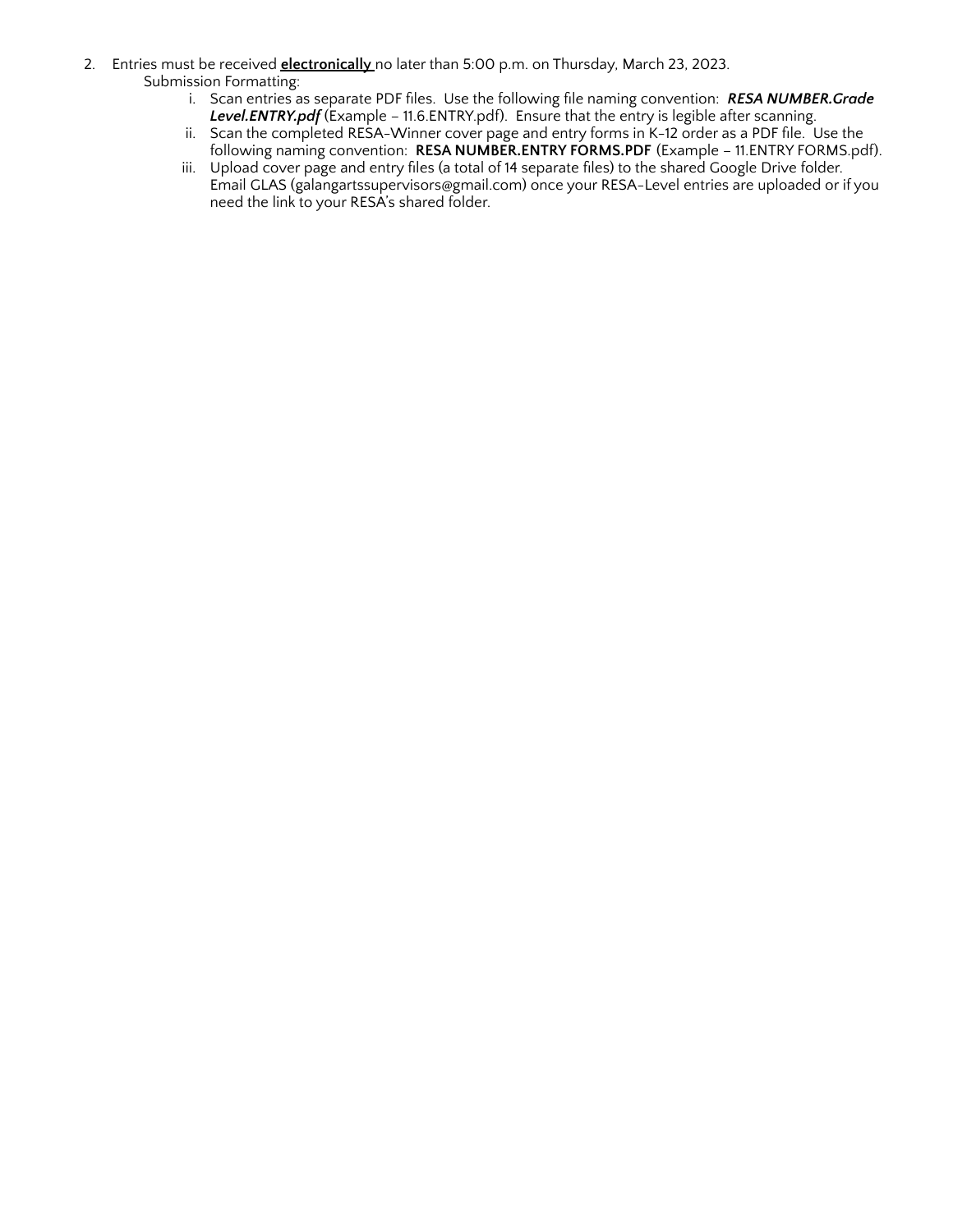|  | <b>2022-2023 ENTRY FORM</b> |
|--|-----------------------------|
|--|-----------------------------|

**YOUNG GEORGIA AUTHORS WRITING COMPETITION**

All entries must be **COMPLETE** and **LEGIBLE.**

**RESA Number \_\_\_\_\_\_\_**

|                                                                                 | School District: _____________________ District Coordinator: __________________________                                                                                                                                                                                                                     |                         |
|---------------------------------------------------------------------------------|-------------------------------------------------------------------------------------------------------------------------------------------------------------------------------------------------------------------------------------------------------------------------------------------------------------|-------------------------|
|                                                                                 |                                                                                                                                                                                                                                                                                                             | Name and Title/Position |
|                                                                                 |                                                                                                                                                                                                                                                                                                             |                         |
|                                                                                 |                                                                                                                                                                                                                                                                                                             |                         |
|                                                                                 | Parent/Guardian Name: ______________________________ Parent/Guardian Email: __________________________________                                                                                                                                                                                              |                         |
|                                                                                 | Street/P.O. Box City Zip                                                                                                                                                                                                                                                                                    |                         |
|                                                                                 |                                                                                                                                                                                                                                                                                                             |                         |
|                                                                                 |                                                                                                                                                                                                                                                                                                             |                         |
|                                                                                 |                                                                                                                                                                                                                                                                                                             |                         |
|                                                                                 | <b>REQUIRED SIGNATURES</b>                                                                                                                                                                                                                                                                                  |                         |
| system.                                                                         | By signing below, I affirm this writing entry is my own original, unassisted work. This work has not been published online prior to or during this<br>academic year. I agree to have my work entered into the Young Georgia Authors Writing Competition to represent my grade for my local school           |                         |
| <b>Student Signature</b>                                                        |                                                                                                                                                                                                                                                                                                             | Date                    |
| Education and/or the Georgia Language Arts Supervisors for non-profit purposes. | By signing below, I affirm that I give my permission for the work of the above-named student author, for whom I am the <b>parent/quardian</b> , to be<br>entered into the Young Georgia Authors Writing Competition, and for that work to be shared and/or published by the Georgia Department of           |                         |
| Parent/Guardian Signature                                                       | _________________________________                                                                                                                                                                                                                                                                           | Date                    |
| grade level indicated.                                                          | By signing below, I affirm that I am a <b>system level administrator</b> and am coordinating the entry of all winning student work from this system for<br>the Young Georgia Authors Competition. I affirm that the work of the above-named student author has been chosen to represent this system for the |                         |
| District Level Administrator Signature                                          |                                                                                                                                                                                                                                                                                                             | Date                    |

\* Unsigned or incomplete forms will cause the attached entry to be disqualified. Attach this completed form to the top of each student entry, along with one photocopy of the entry. Remove the student's name and school from the entry itself. Label the top of each page of the entry with the student's initials, grade level, and RESA number. Please make a copy of the entry before submitting. Entries will not be returned.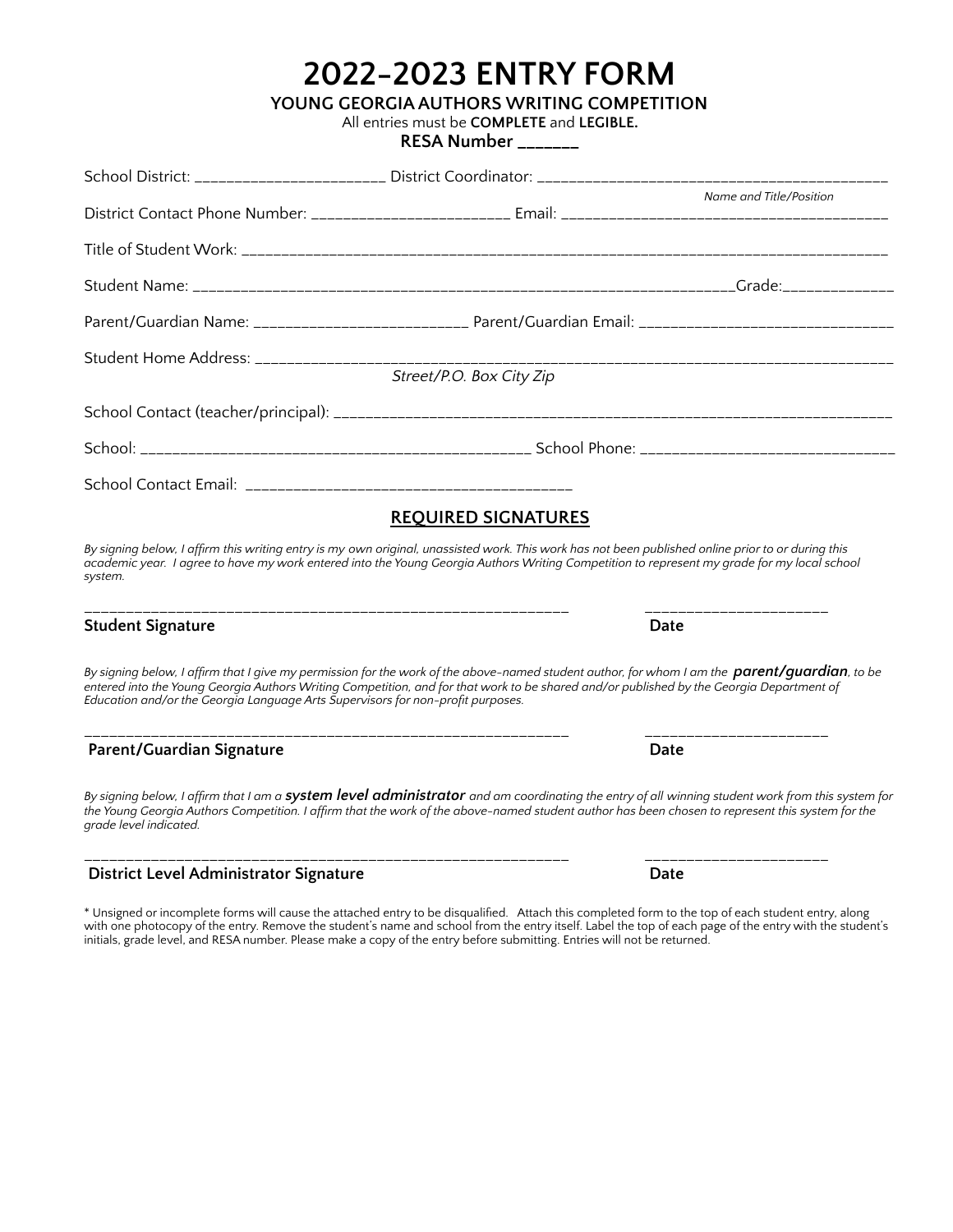### **SYSTEM-LEVEL WINNERS**

#### **YOUNG GEORGIA AUTHORS WRITING COMPETITION 2021-2022**

*\*\*\*Your RESA ELA Specialist will notify you about your RESA's format for submission (paper vs. electronic).*

| If you have any questions, contact your RESA.*** |  |  |
|--------------------------------------------------|--|--|
|--------------------------------------------------|--|--|

- Paper Submissions: Send this form with all system-level winning entries (entry form, original, and copy) as one packet to the designated RESA ELA Specialist in time for it to be received (not postmarked) no later than *5:00 p.m. on February 23, 2023.*
- *● Electronic Submissions: Contact your RESA ELA Specialist for submission instructions.*

| - 1<br>School<br>I SVSLEITL<br>_______ | ່∴∟ລ⊶ີ<br>51.ILI<br><br>____<br>_____ |
|----------------------------------------|---------------------------------------|
|                                        |                                       |

System Administrator Contact: \_\_\_\_\_\_

Phone: \_\_\_\_\_\_\_\_\_\_\_\_\_\_\_\_\_\_\_\_\_\_\_\_\_\_\_\_\_ Email: \_\_\_\_\_\_\_\_\_\_\_\_\_\_\_\_\_\_\_\_\_\_\_\_\_\_\_\_\_\_\_\_\_\_\_\_\_\_\_\_\_\_\_\_\_\_\_\_\_\_\_\_\_\_\_\_

Note: Ensure each system-level winning entry meets the entry guidelines. Paper clip together the <u>completed and signed entry form,</u> the original work, and the copy (if not submitting electronically) for each grade-level winning entry. Include this cover sheet with your system-level winning entries.

| <b>GRADE</b>   | <b>SCHOOL</b> | <b>STUDENT NAME</b> | TITLE OF WORK |
|----------------|---------------|---------------------|---------------|
| $\sf K$        |               |                     |               |
| 1              |               |                     |               |
| $\overline{2}$ |               |                     |               |
| $\mathfrak{Z}$ |               |                     |               |
| $\overline{4}$ |               |                     |               |
| $\overline{5}$ |               |                     |               |
| $\sqrt{6}$     |               |                     |               |
| $\overline{7}$ |               |                     |               |
| 8              |               |                     |               |
| $\overline{9}$ |               |                     |               |
| 10             |               |                     |               |
| 11             |               |                     |               |
| 12             |               |                     |               |

**Student work will not be returned - Remember to keep copies.**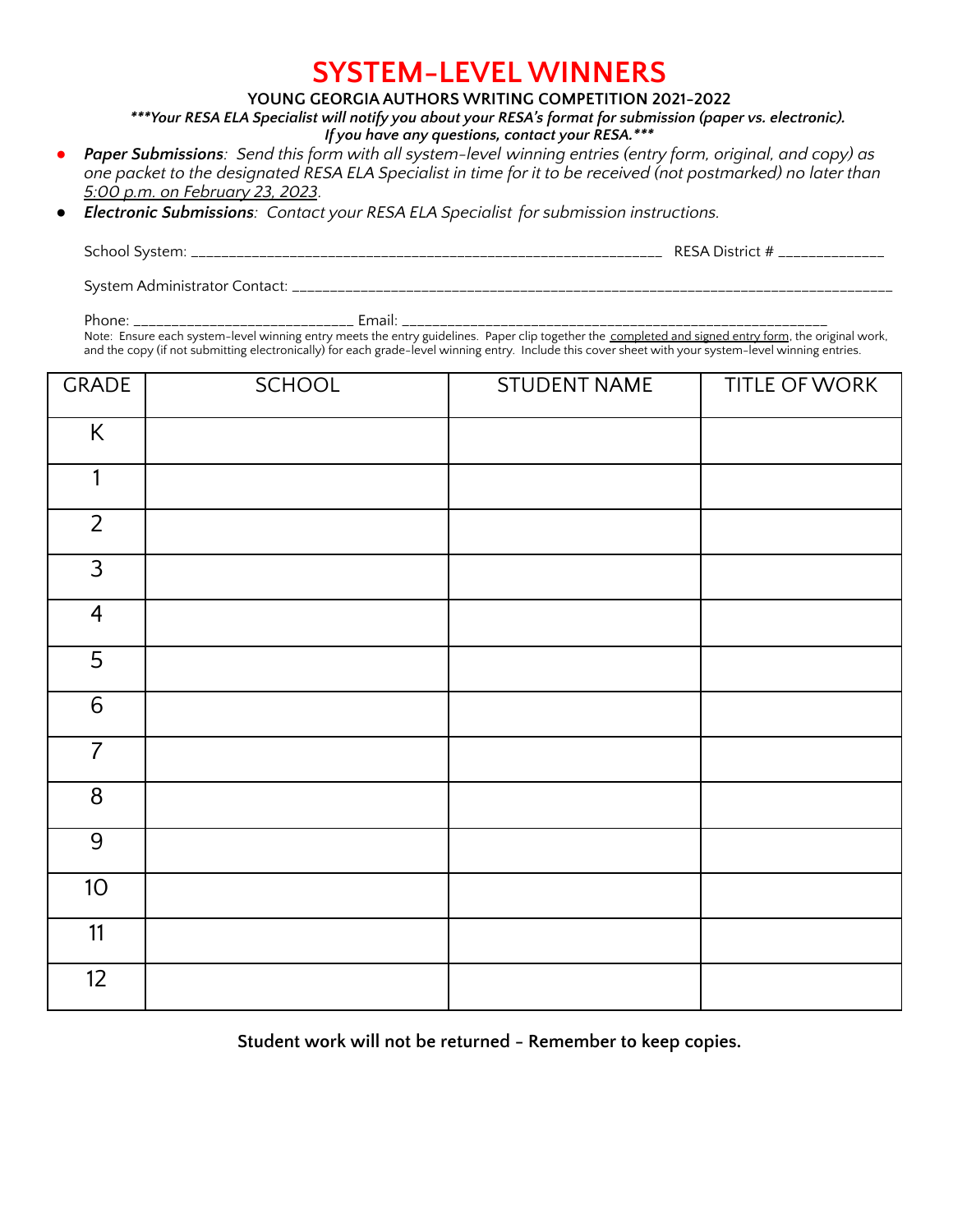## **RESA-LEVEL WINNERS**

#### **YOUNG GEORGIA AUTHORS WRITING COMPETITION 2021-2022**

• Electronic Submission: Follow instructions provided on page 3. All entries and forms must be uploaded no later than *5:00 p.m. on March 23, 2003. Email GLAS (*galangartssupervisors@gmail.com*) once your RESA-Level entries are uploaded.*

RESA Contact: \_\_\_\_\_\_\_\_\_\_\_\_\_\_\_\_\_\_\_\_\_\_\_\_\_\_\_\_\_\_\_\_\_\_\_\_\_\_\_\_\_\_\_\_\_\_\_\_\_\_\_\_\_\_\_\_ RESA District # \_\_\_\_\_\_\_\_\_\_\_\_\_\_

Phone: \_\_\_\_\_\_\_\_\_\_\_\_\_\_\_\_\_\_\_\_\_\_\_\_\_\_\_\_\_ Email: \_\_\_\_\_\_\_\_\_\_\_\_\_\_\_\_\_\_\_\_\_\_\_\_\_\_\_\_\_\_\_\_\_\_\_\_\_\_\_\_\_\_

Note: Entries that do not meet entry guidelines will be disqualified.

| <b>GRADE</b>    | SCHOOL | <b>STUDENT NAME</b> | TITLE OF WORK |
|-----------------|--------|---------------------|---------------|
| K               |        |                     |               |
| 1               |        |                     |               |
| $\overline{2}$  |        |                     |               |
| $\mathfrak{Z}$  |        |                     |               |
| $\overline{4}$  |        |                     |               |
| $\overline{5}$  |        |                     |               |
| $\sqrt{6}$      |        |                     |               |
| $\overline{7}$  |        |                     |               |
| $\overline{8}$  |        |                     |               |
| $\overline{9}$  |        |                     |               |
| 10 <sup>°</sup> |        |                     |               |
| 11              |        |                     |               |
| 12              |        |                     |               |